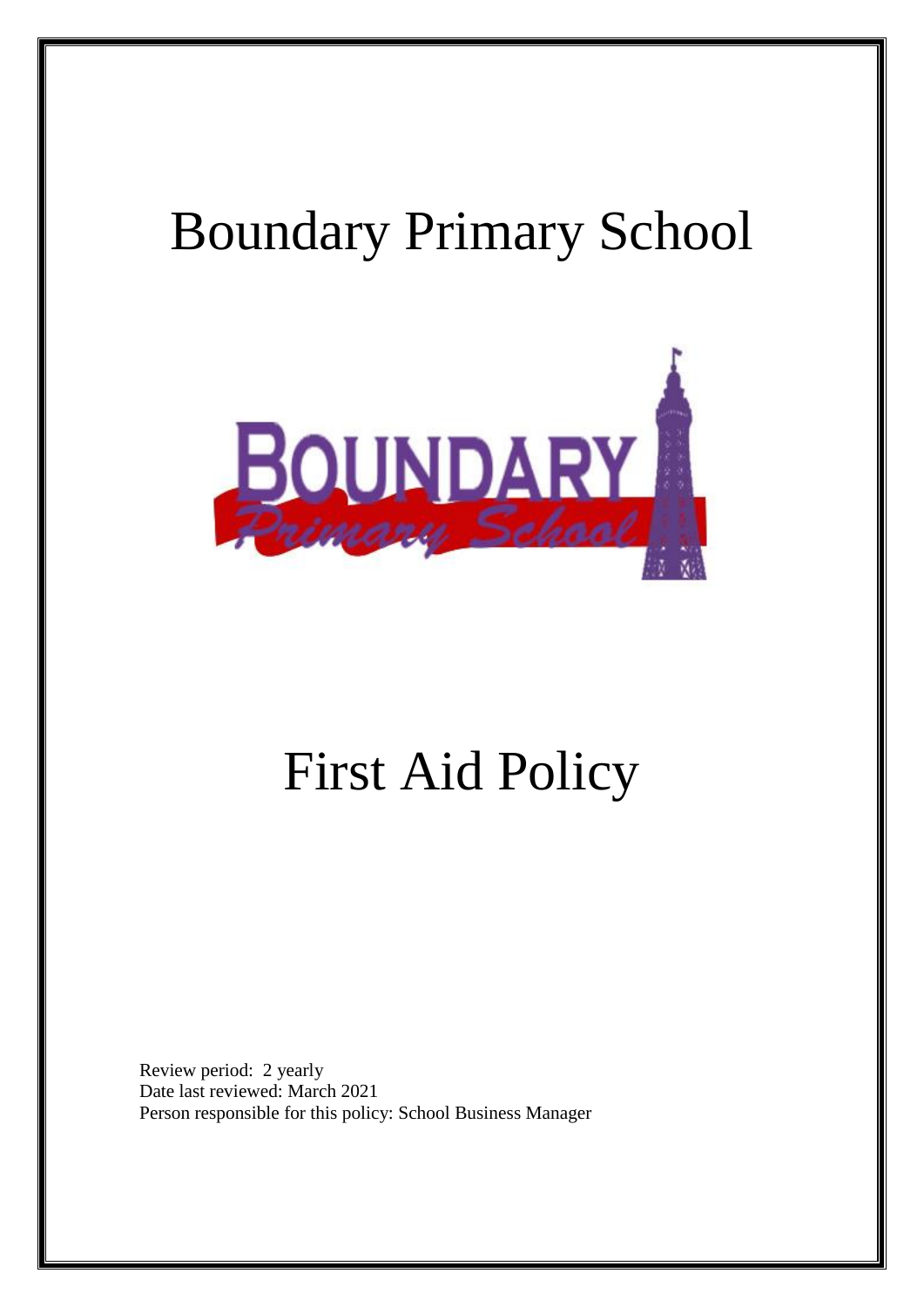In Boundary Primary School, we ensure that all possible measures are taken to keep people safe and ensure that the best possible care is given to all of the children and adults within our establishment.

#### **Training**

In Boundary we will ensure that

- At least one person within school will have an up to date 'First Aid at Work' certificate
- There is at least 1 Paediatric First Aid trained member of staff in Early Years
- As many staff as possible will hold current basic first aid certificates; either 'Emergency First Aid' or 'Paediatric First Aid'
- A nominated member of staff is responsible for ensuring all staff training is kept up to date
- A list of nominated first aiders is placed in every room throughout school and kept up to date.
- All first aid training is HSE approved and also delivered by OFSTED approved providers where possible
- SIMS is updated of all staff's current first aid certificates.
- A nominated first aider is always present in the building and is present on every outside visit and Residential trip

#### **First Aid kit/Bag**

In Boundary, our first aid supplies

- Comply with the Health and Safety (First Aid) Regulations 1981
- Are regularly checked by nominated first aiders and restocked as necessary by the Phase Leader
- Are easily accessible by adults
- Are clearly identified by recognised signage
- All bags are purple back packs
- Are not easily accessible by children i.e. Stored in a store cupboard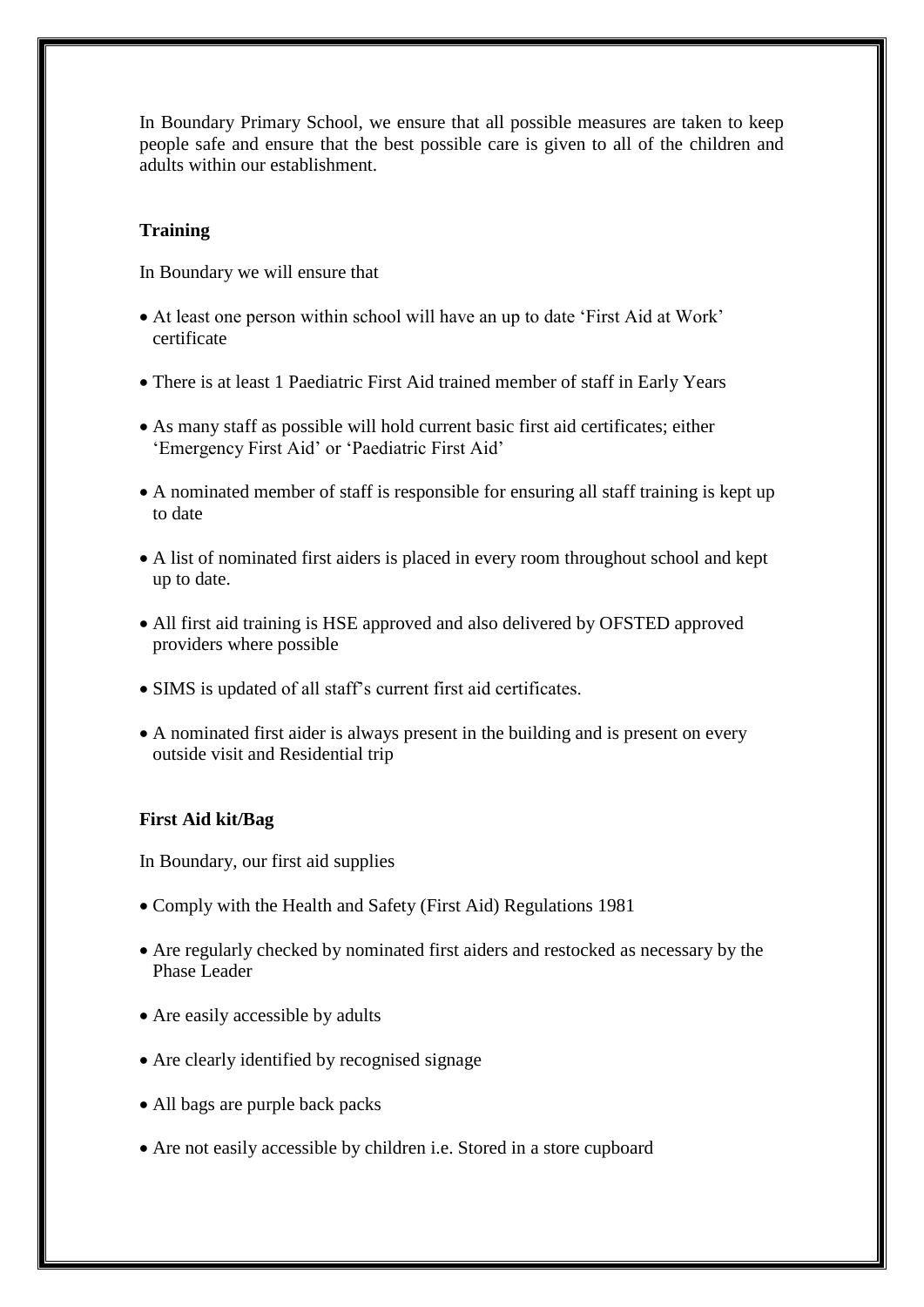#### **Inhalers**

All inhalers must be kept in green boxes in classrooms and only accessed by an adult supervising the child.

#### **Accident procedures**

- All accidents are recorded in an accident book, which is kept safely and accessibly in every first aid bag or first aid kit. A text is sent home if a child has had a bump to the head.
- All first aid staff complete accident book as soon as the casualty has been dealt with
- Serious accidents to children i.e. bumps, fractures are always reported to parents by telephone call
- **Only minor injuries e.g. minor cuts, grazes are dealt with by those holding emergency first aid qualifications. More serious cases, such as fractures, bumps, falls etc are always referred to adults holding a Paediatric First Aid or First Aid at Work qualification.**
- Ofsted is always notified in the case of a death or serious injury of a child or an adult. Blackpool Council are notified of any serious injury and a copy of the Accident Form is forwarded to the Health and Safety Team.
- Any injury requiring General Practitioner or hospital treatment to a child, parent, volunteer or visitor is reported to the Health and Safety Department within Blackpool Council
- All staff to report injuries ad complete a relevant accident report form which are kept in the office. School Business Manager to investigate and pass to Headteacher to sign and if required send to Health and Safety Department at Blackpool Council.
- We meet our legal requirements for the safety of employees by complying with the Reporting of Injury, Disease and Damage Occurrences Regulations (RIDDOR)

### **Medical conditions**

- A medical list is produced annually and updated when new medical information is provided detailing all relevant medical information regarding the children in our care.
- A medical list is produced annually and updated when new medical information is provided detailing all relevant medical information regarding the staff in our care.
- The medical list is located in every first aid bag and easily accessible to all staff.